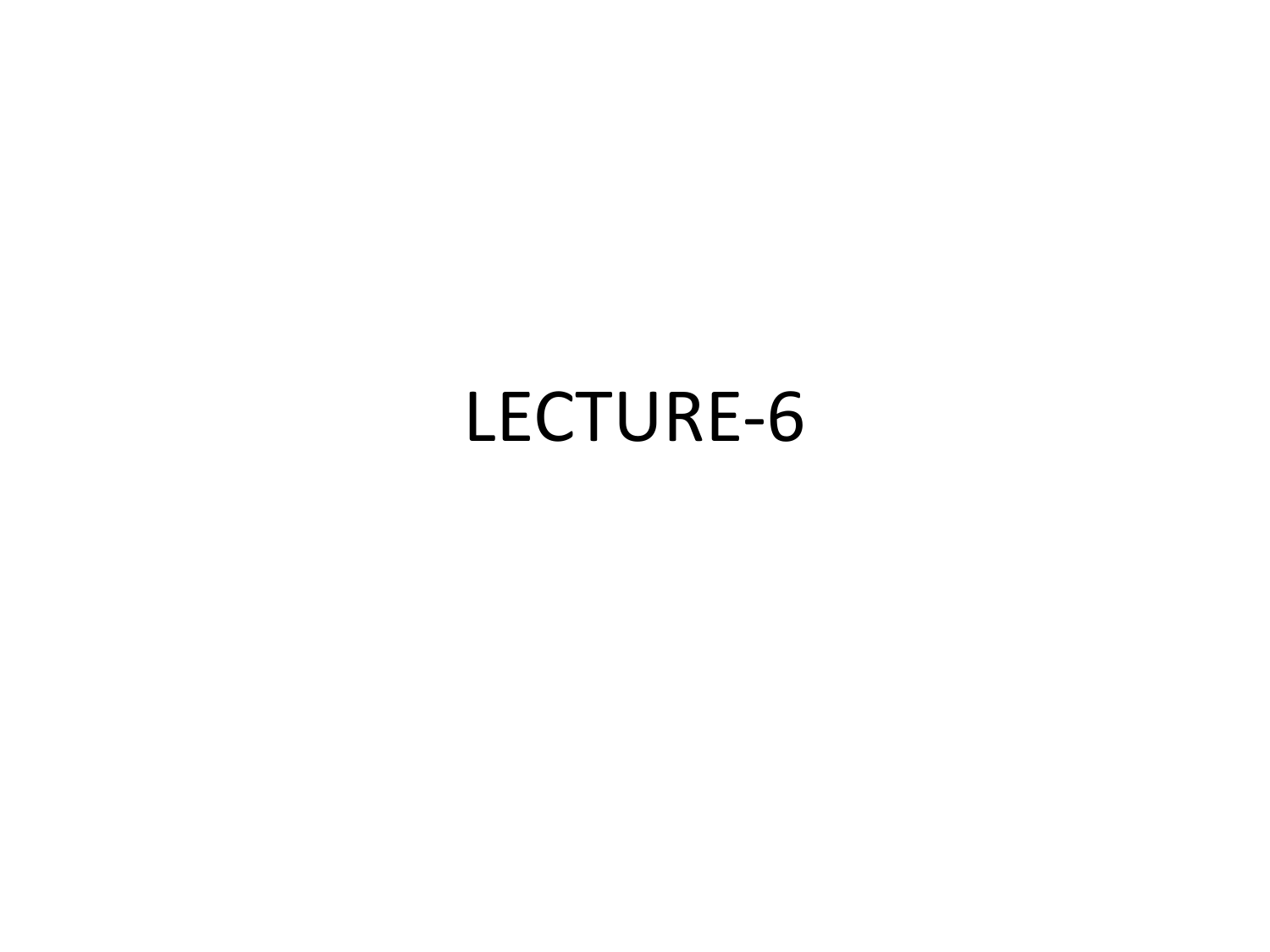### **ON BASIS OF APPLICATIONS**

#### - LINEAR INTEGRATED CIRCUITS

#### - DIGITAL INTEGRATED CIRCUITS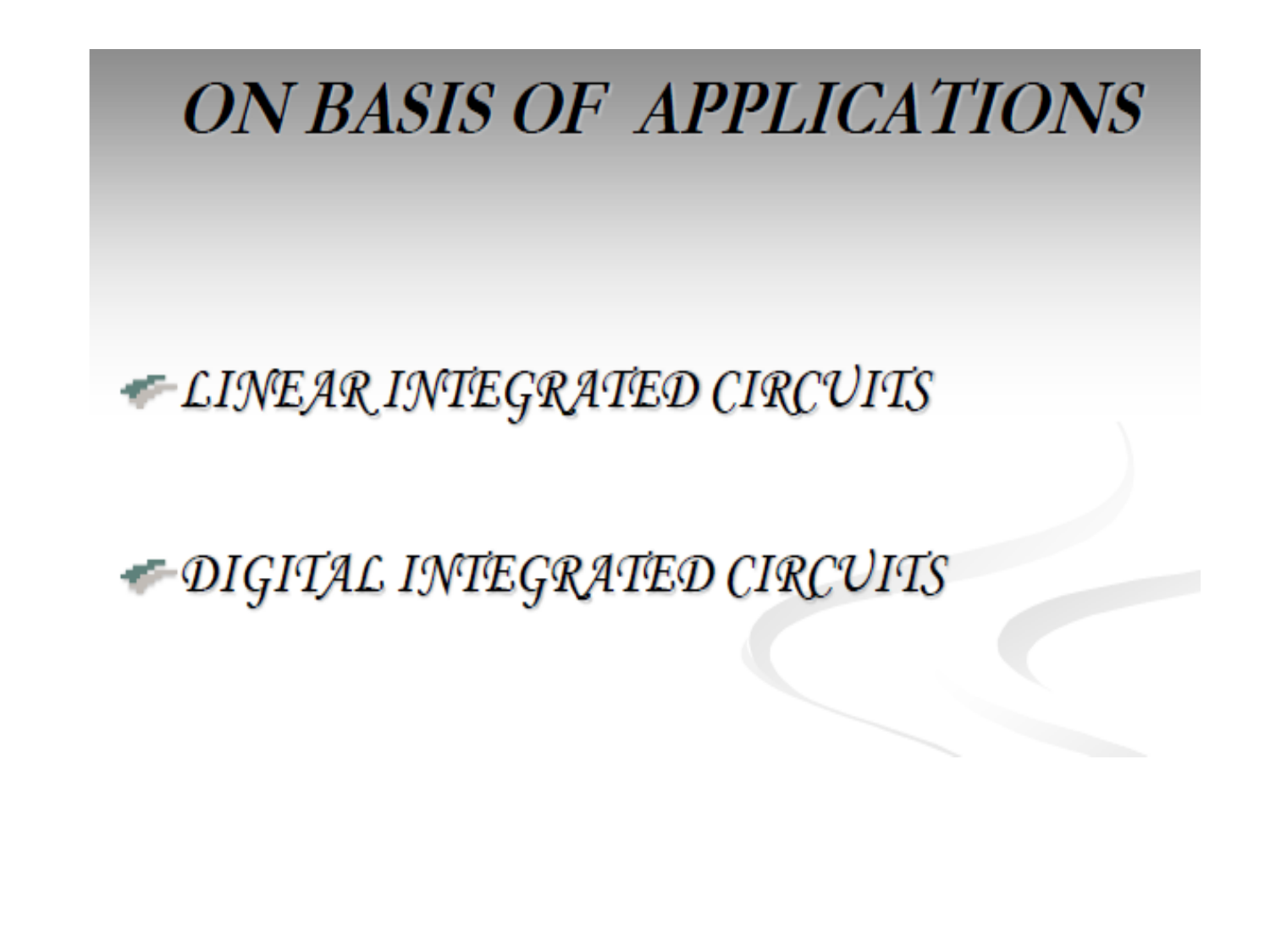## DIGITAL INTEGRATED **CIRCUITS**



When the circuit is either in on-state or off-state and not in between the two, the circuit is called the digital circuit. ICs used in such circuits are called the *digital ICs*. They find wide applications in computers and logic circuits. Example logic gates, flip flops, counters, microprocessors, memory chips etc.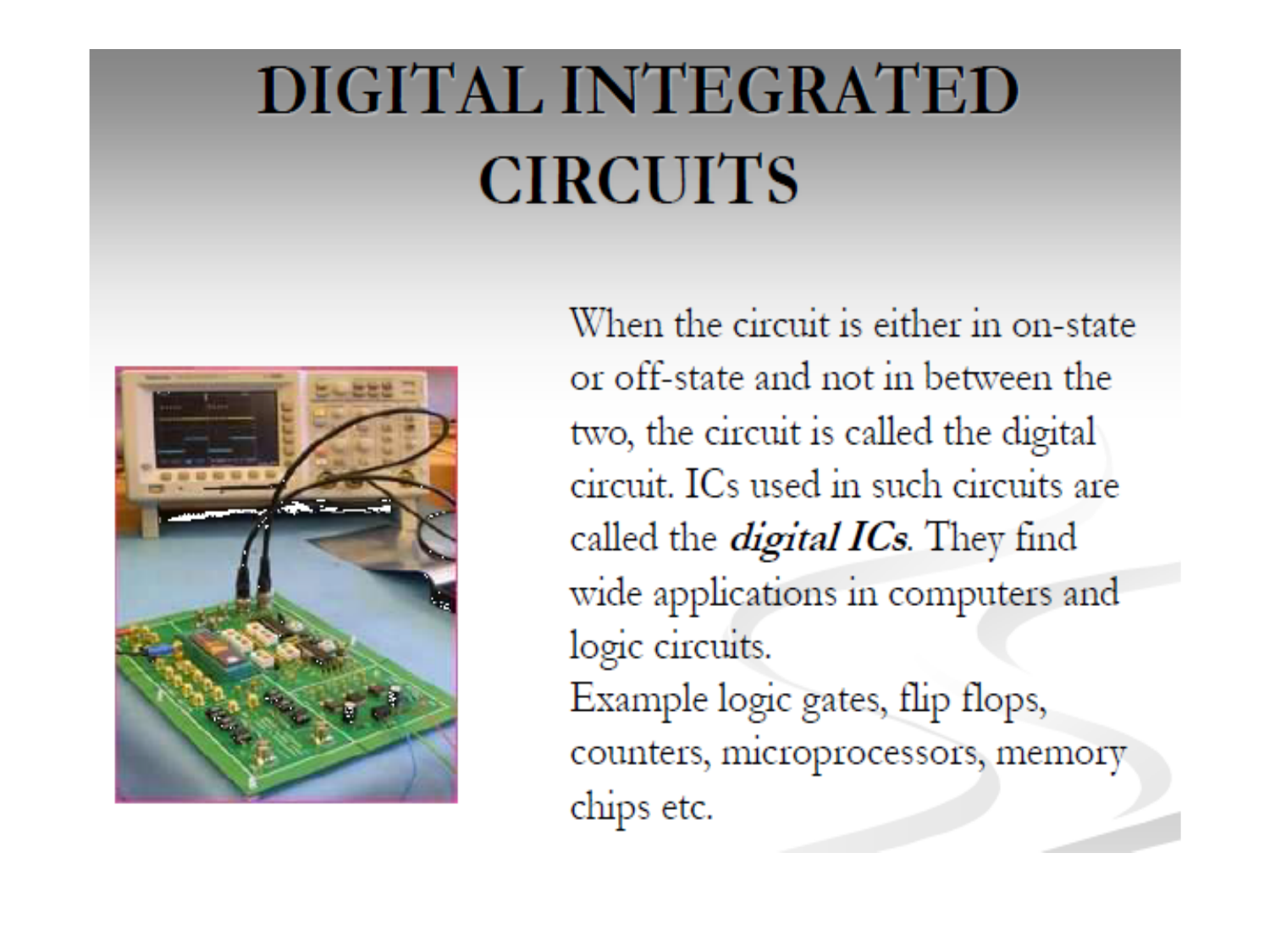# **LINEAR INTEGRATED CIRCUITS**



When the input and output relationship of a circuit is linear, linear ICs are used. Input and output can take place on a continuous range of values. Example operational amplifiers, power amplifiers, microwave amplifiers multipliers etc.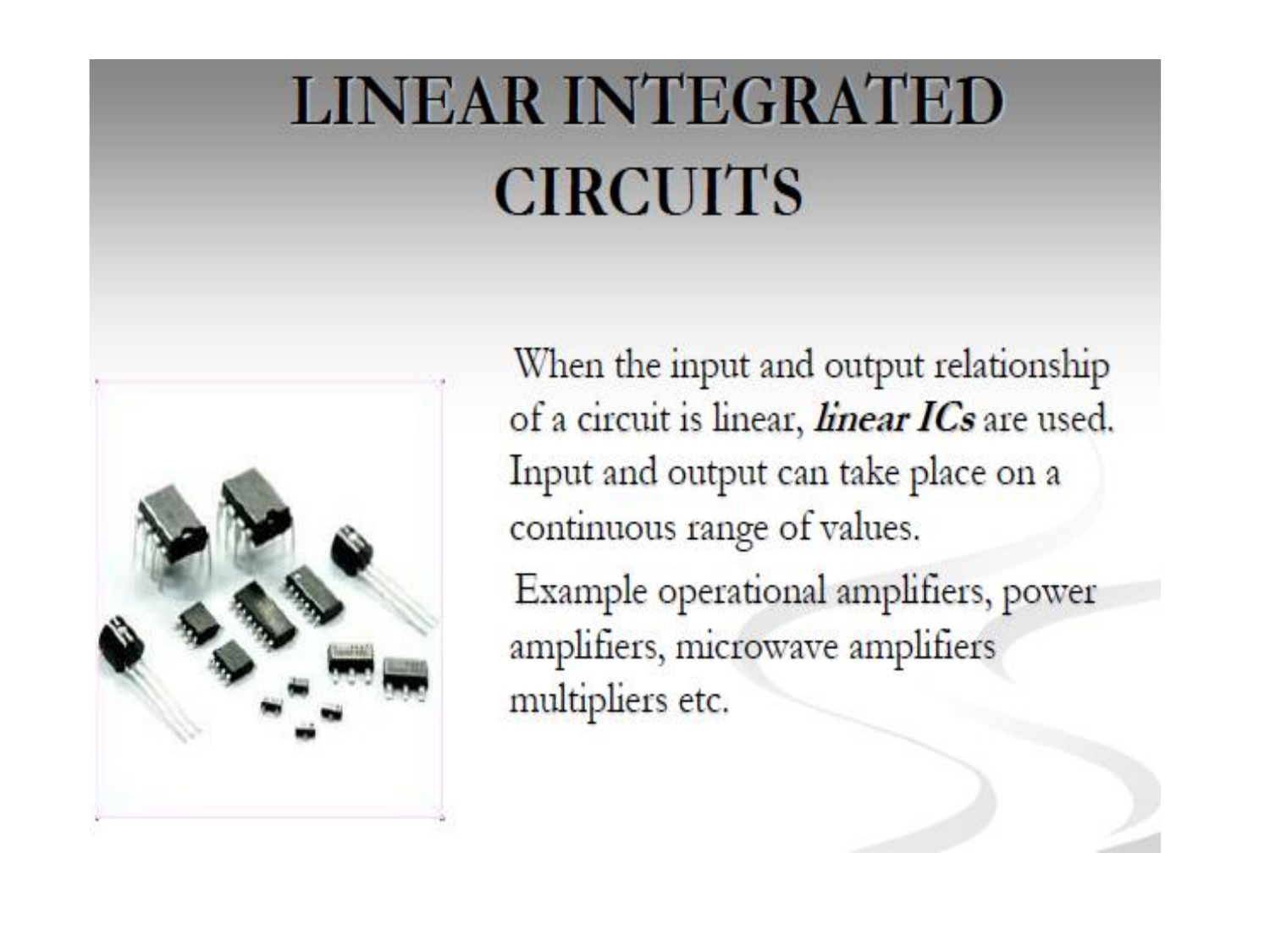#### **Types of Integrated Circuits**

#### **Digital Integrated Circuits**

Digital IC's are the one's which work only on two defined levels 1's and 0's. They work on binary mathematics. They can contain millions of logic gates, flip-flops etc integrated on a single chip. Microprocessors and microcontrollers are examples of digital IC's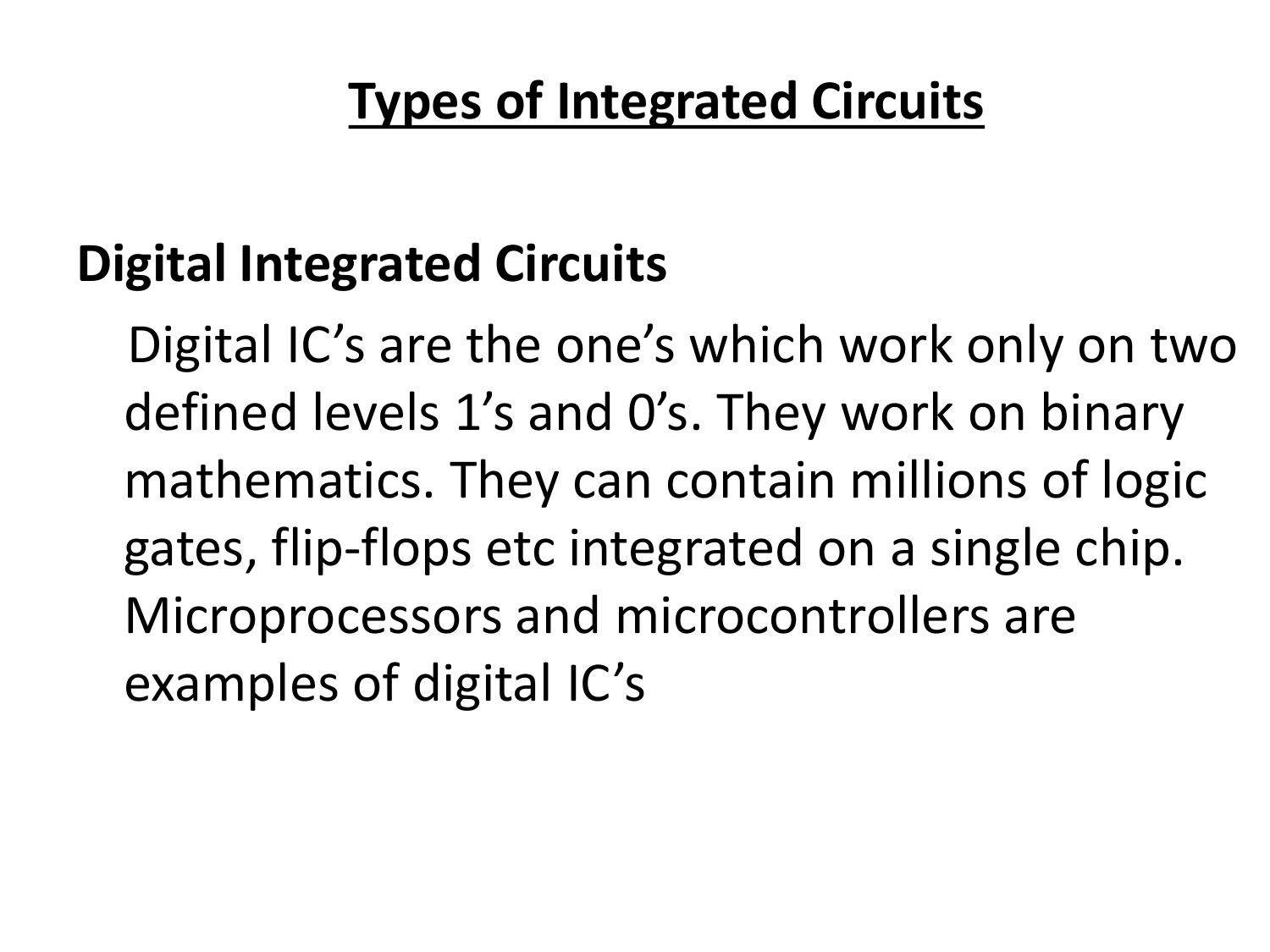

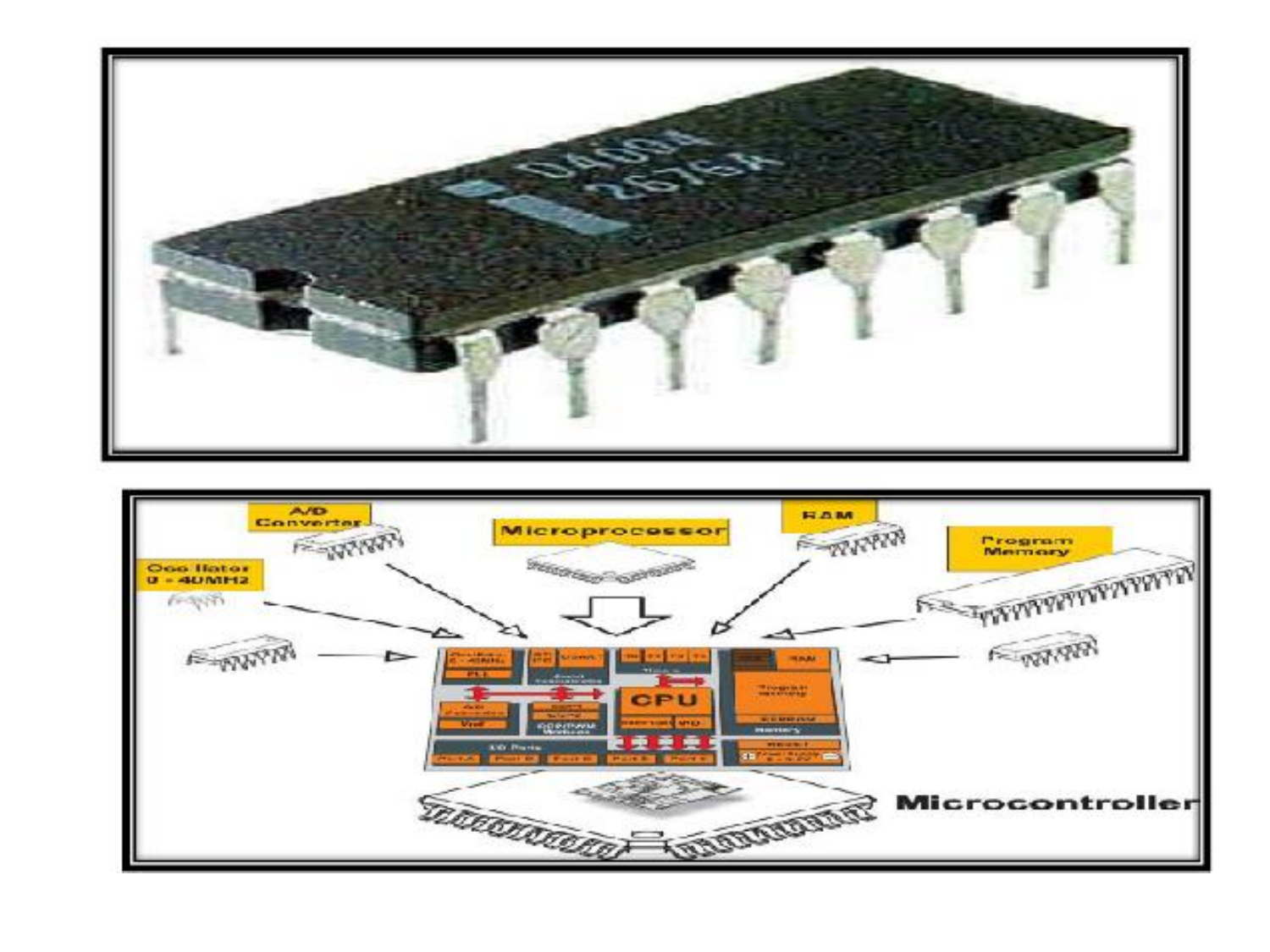#### **Analog Integrated Circuits**

They work by processing continuous signals. They perform functions such as filtering, amplification, modulation, demodulation etc.

Sensors, OP-AMP's are analog IC's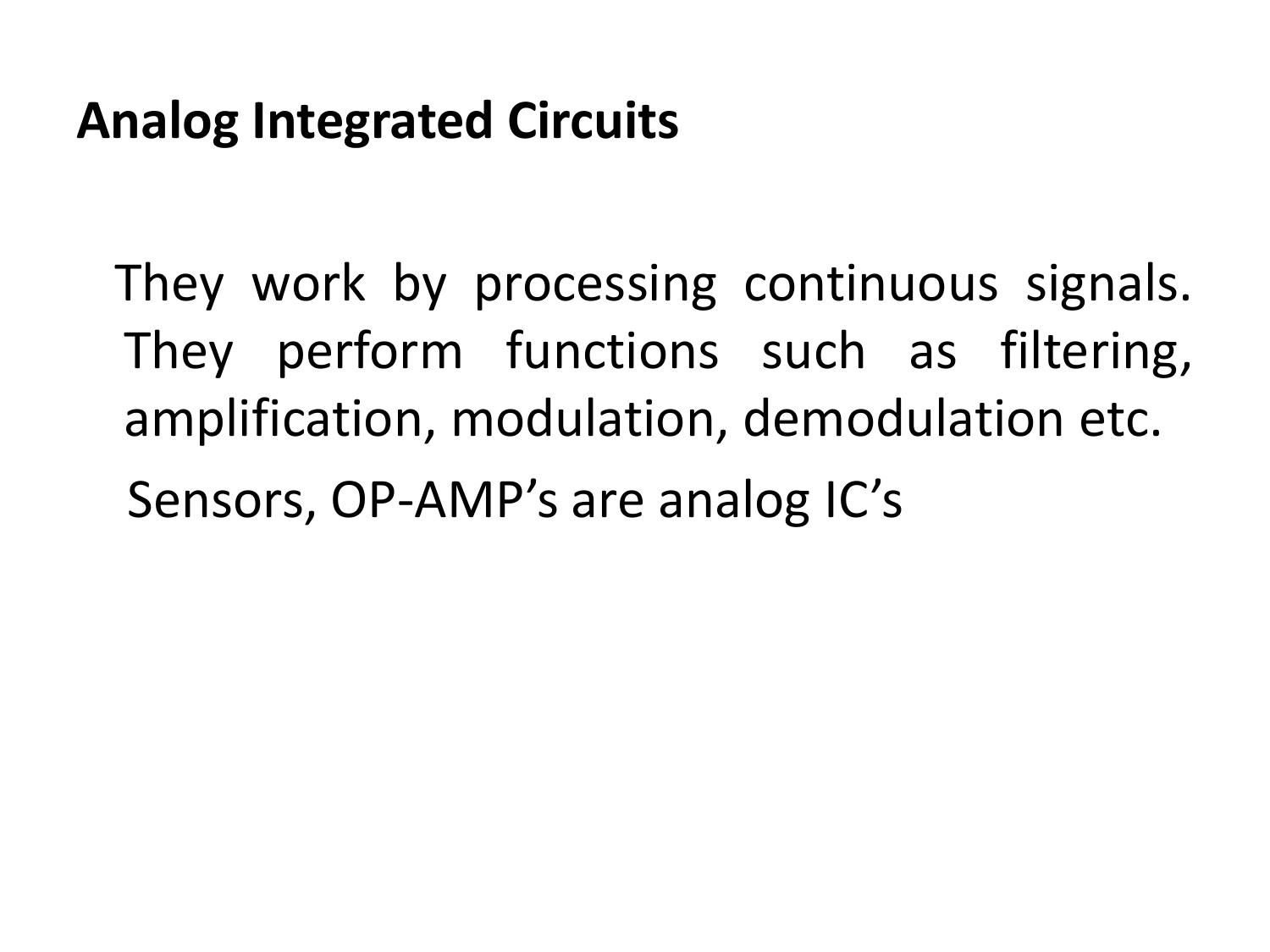### **Mixed Signal Integrated Circuits**

combination of Digital Integrated Circuit and

Analog Integrated Circuit.

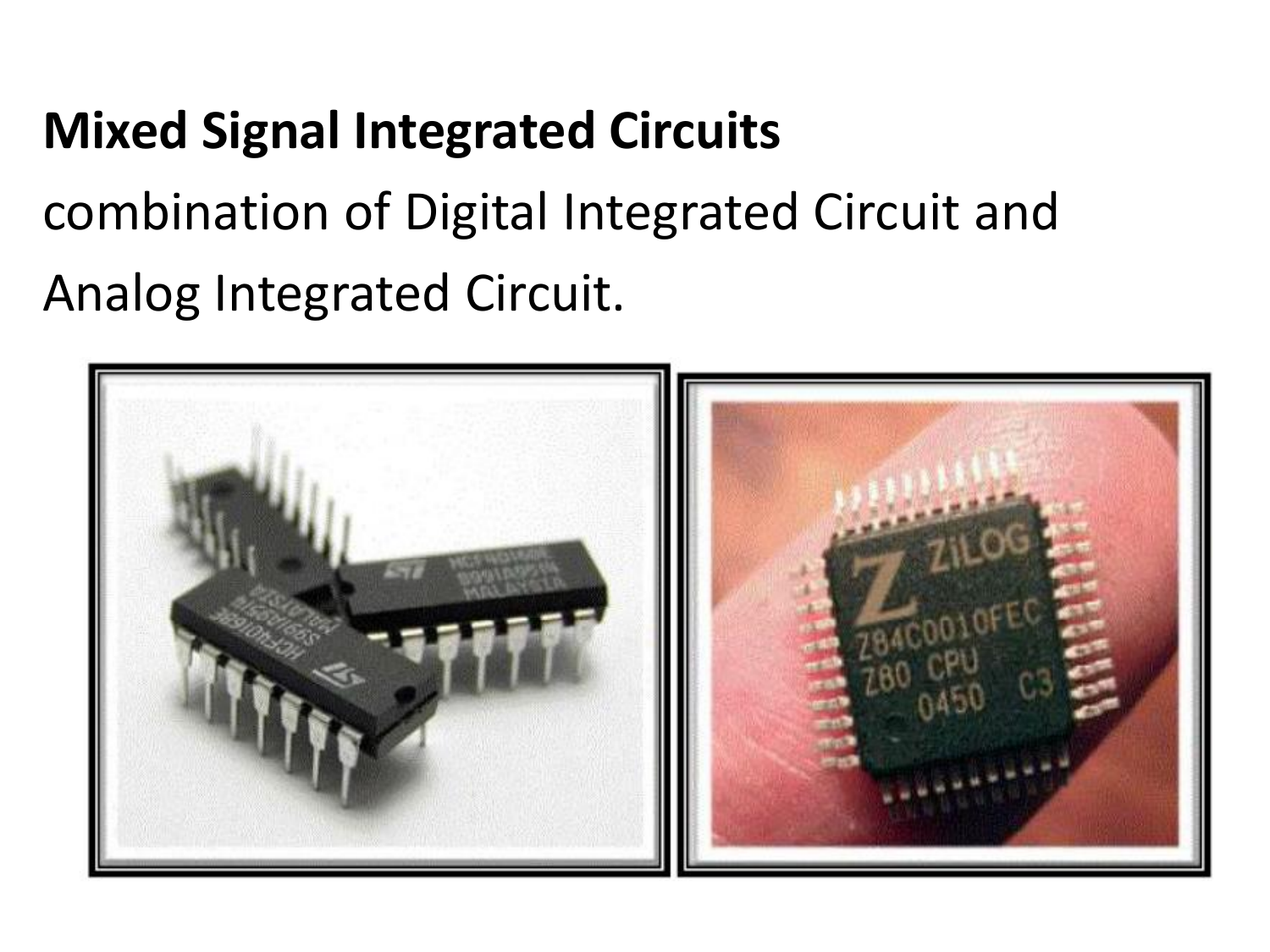#### **Microprocessor Integrated Circuits**

Composed of millions of transistors that have been configured as thousands of individual digital circuits, each of which performs some specific logic function.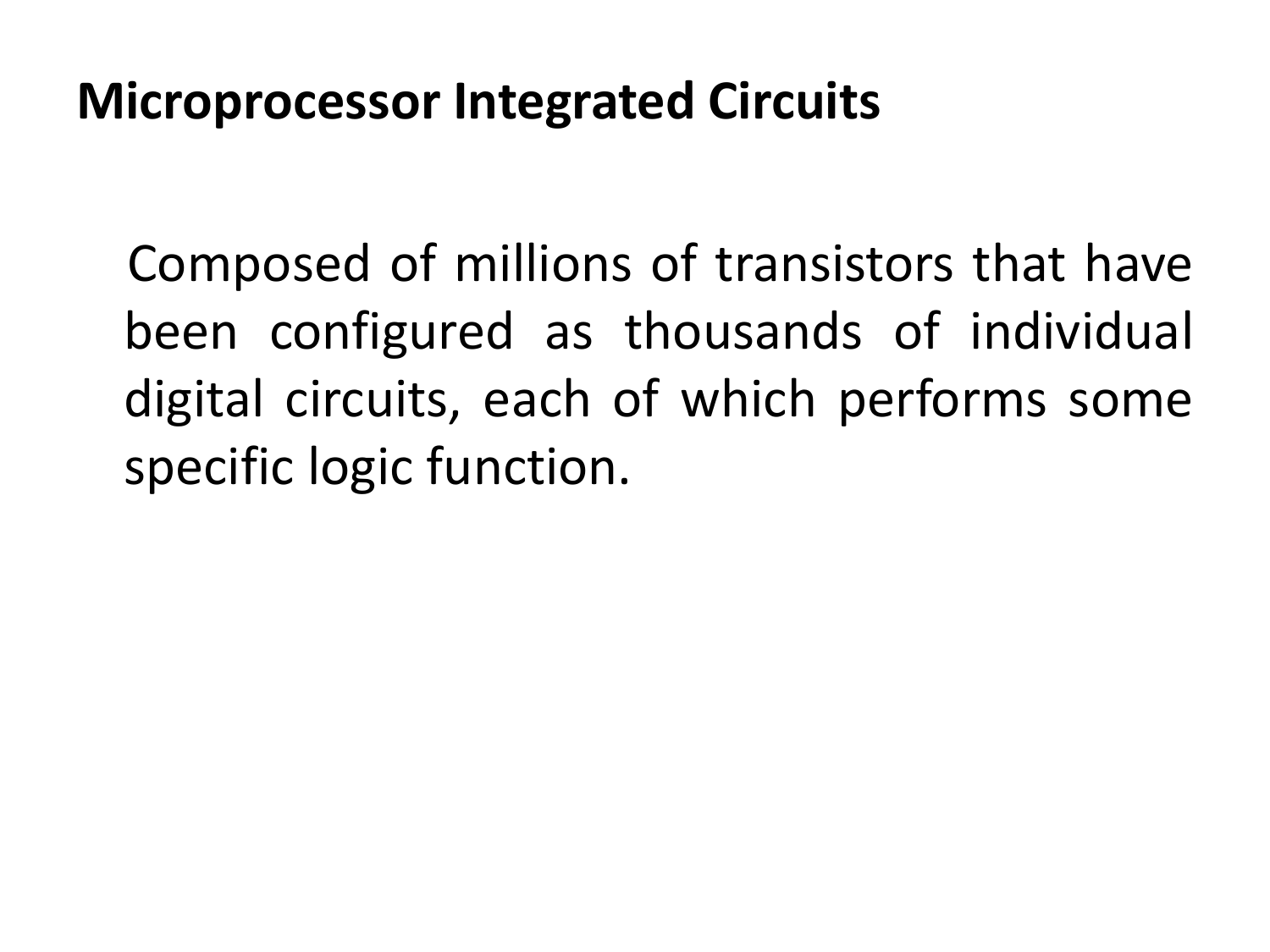#### **Memory Integrated Circuits**

Memory is composed of dense arrays of parallel circuits that use their voltage states to store information. Memory also stores the temporary sequence of instructions, or program, for the microprocessor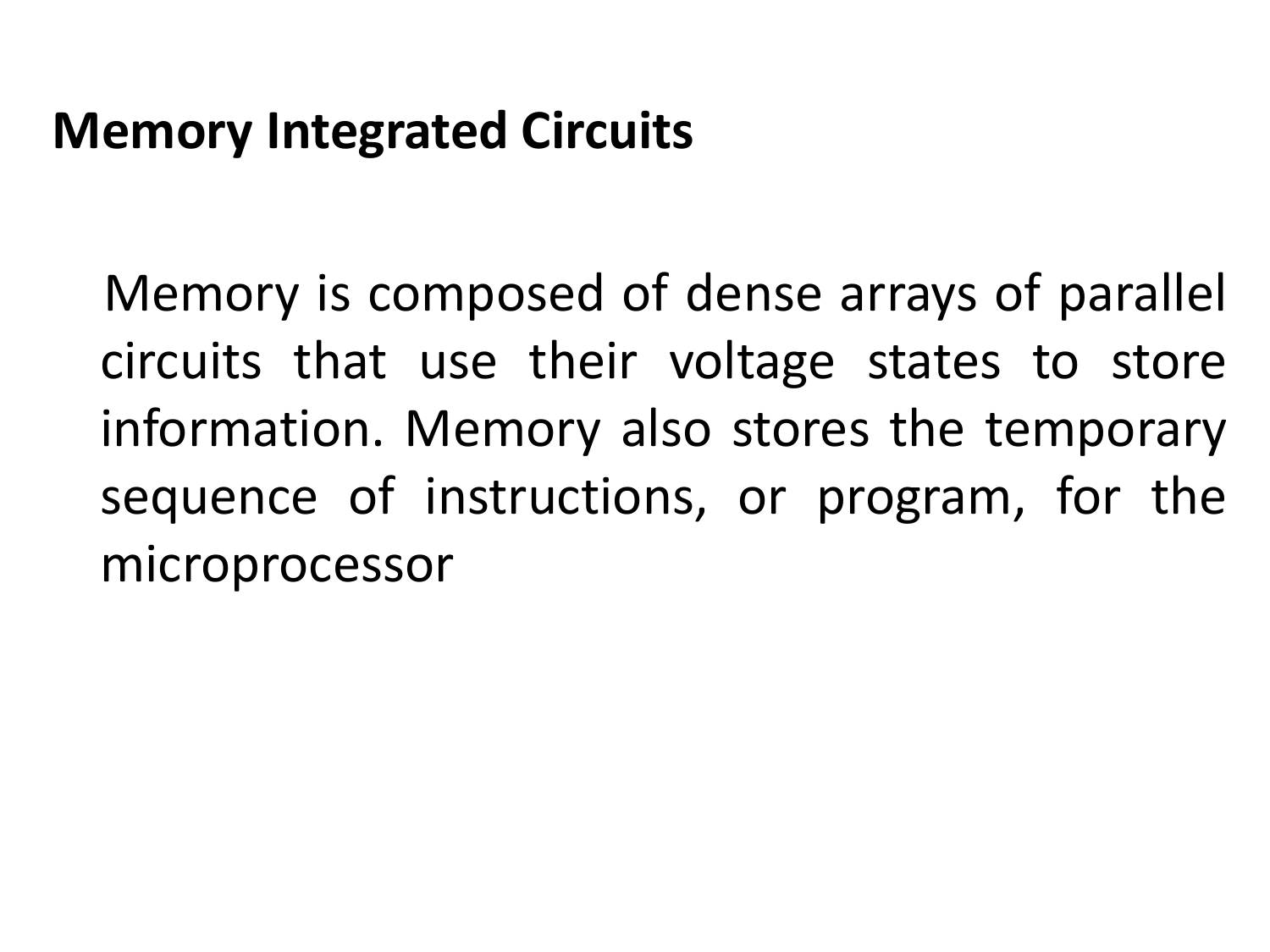#### **Application-specific Integrated Circuits**

An application-specific IC (ASIC) can be either a digital or an analog circuit. As their name implies, ASICs are not reconfigurable; they perform only one specific function. For example, a speed controller IC for a remote control car is hard-wired to do one job and could never become a microprocessor. An ASIC does not contain any ability to follow alternate instructions.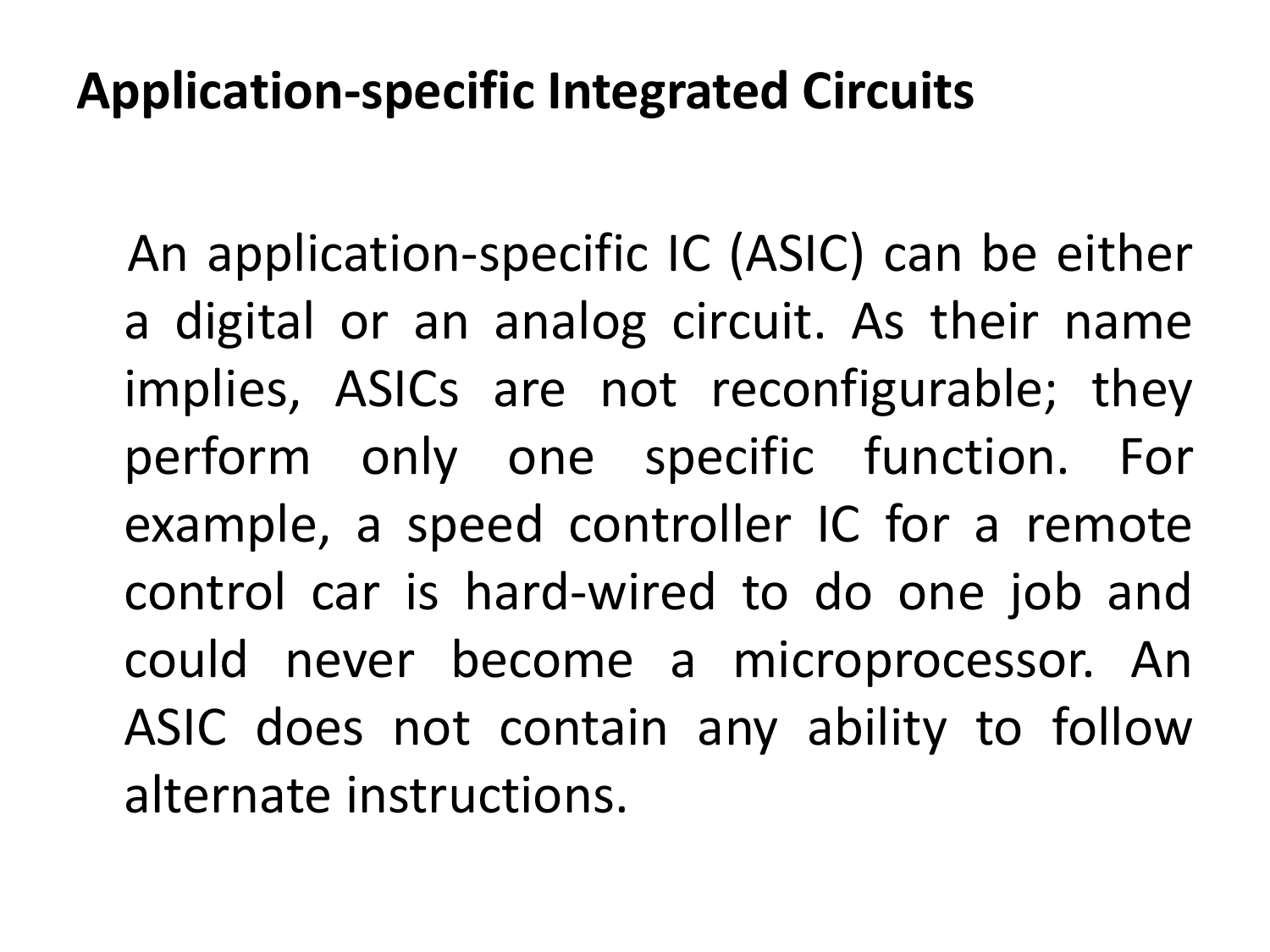#### **Radio-frequency Integrated Circuits**

Radio-frequency ICs (RFICs) are rapidly gaining importance in cellular telephones and pagers. RFICs are analog circuits that usually run in the frequency range of 900 MHz to 2.4 GHz (900 million hertz to 2.4 billion hertz). They are usually thought of as ASICs even though some may be configurable for several similar applications.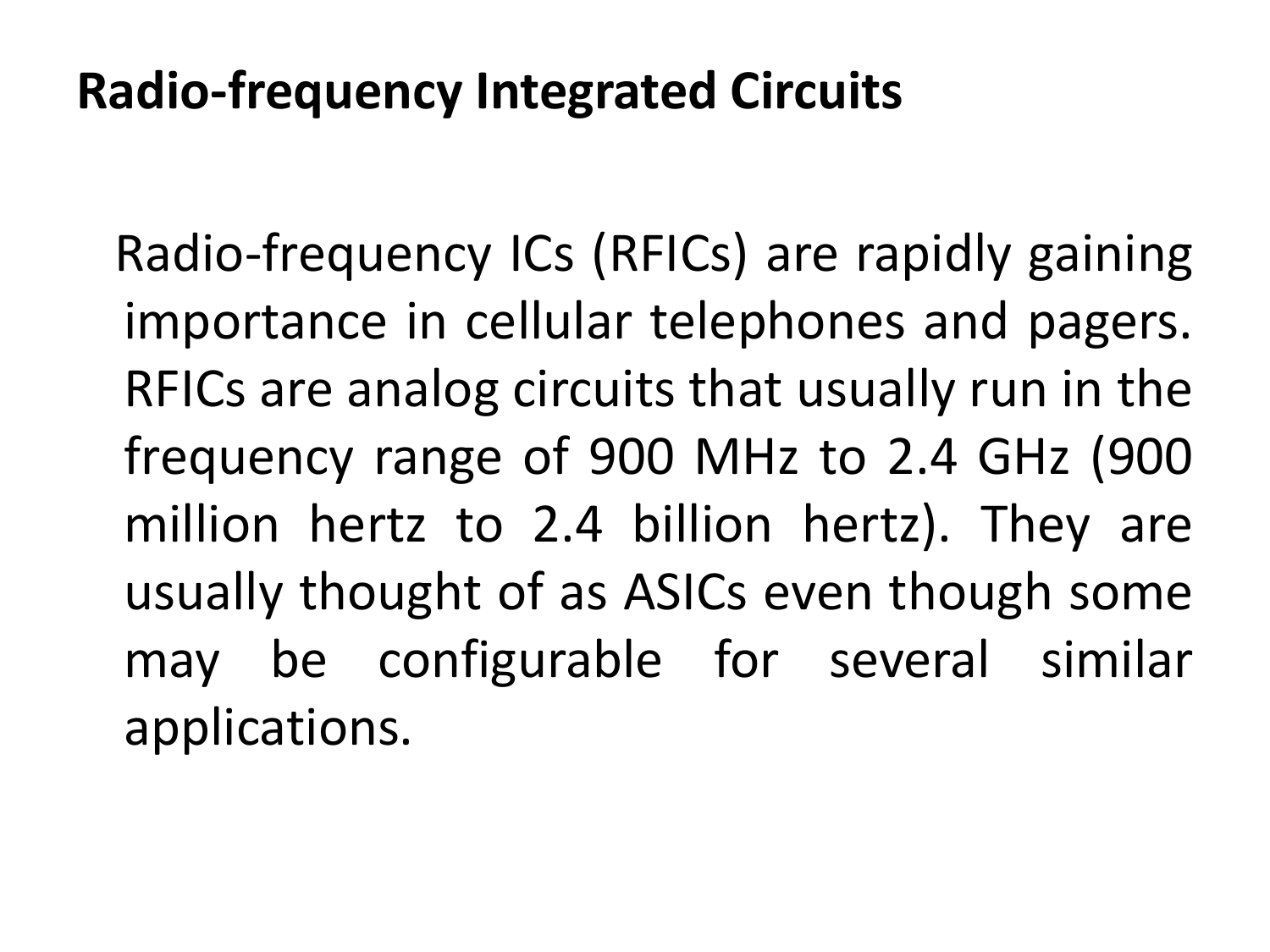#### **Microwave monolithic Integrated Circuits**

A special type of RFIC is known as a microwave monolithic IC (MMIC). These circuits run in the 2.4- to 20-GHz range, or microwave frequencies, and are used in radar systems, in satellite communications, and as power amplifiers for cellular telephones.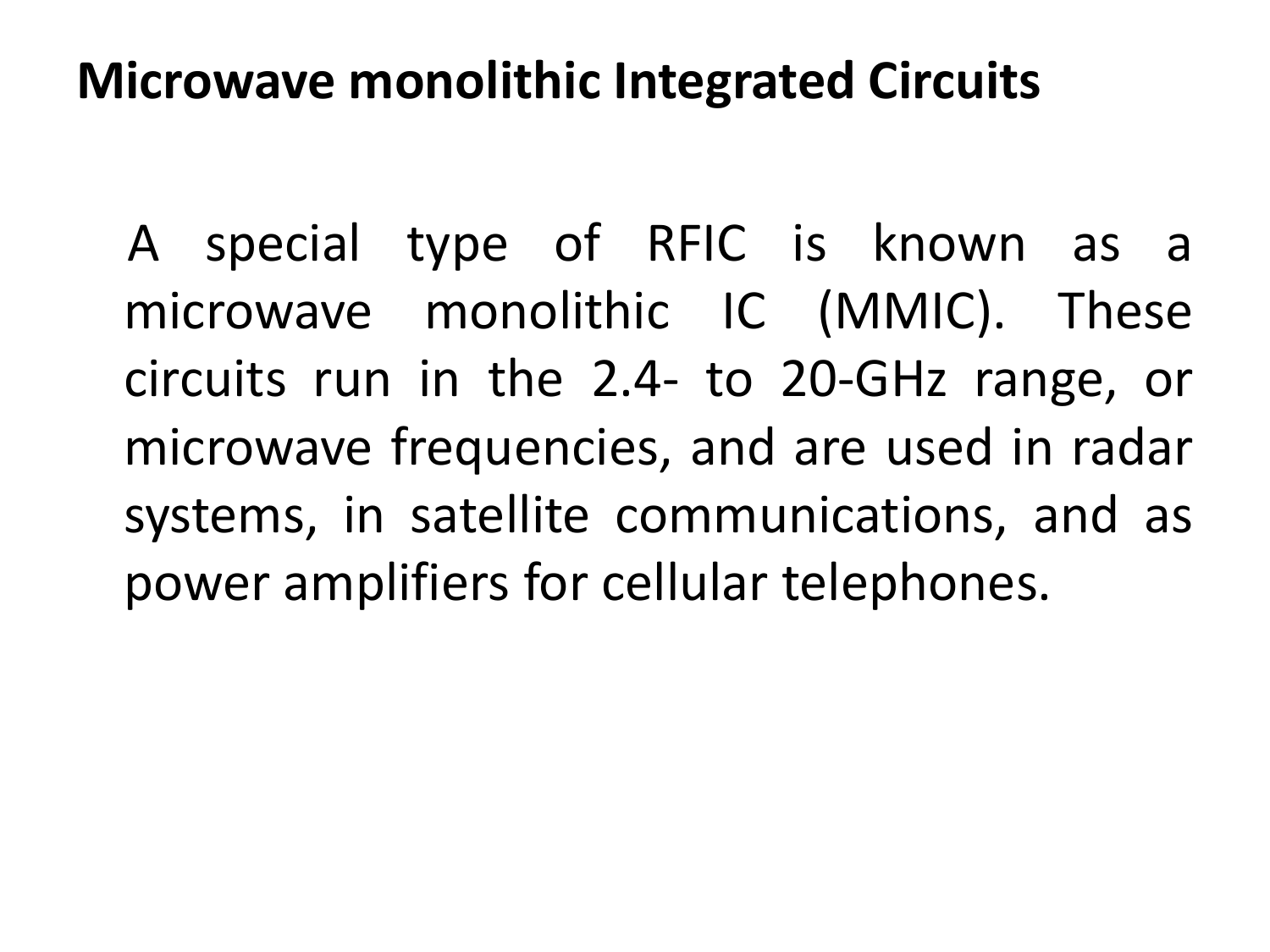

# Application Integrated<br>Circuit

#### Memory Integrated Circuit

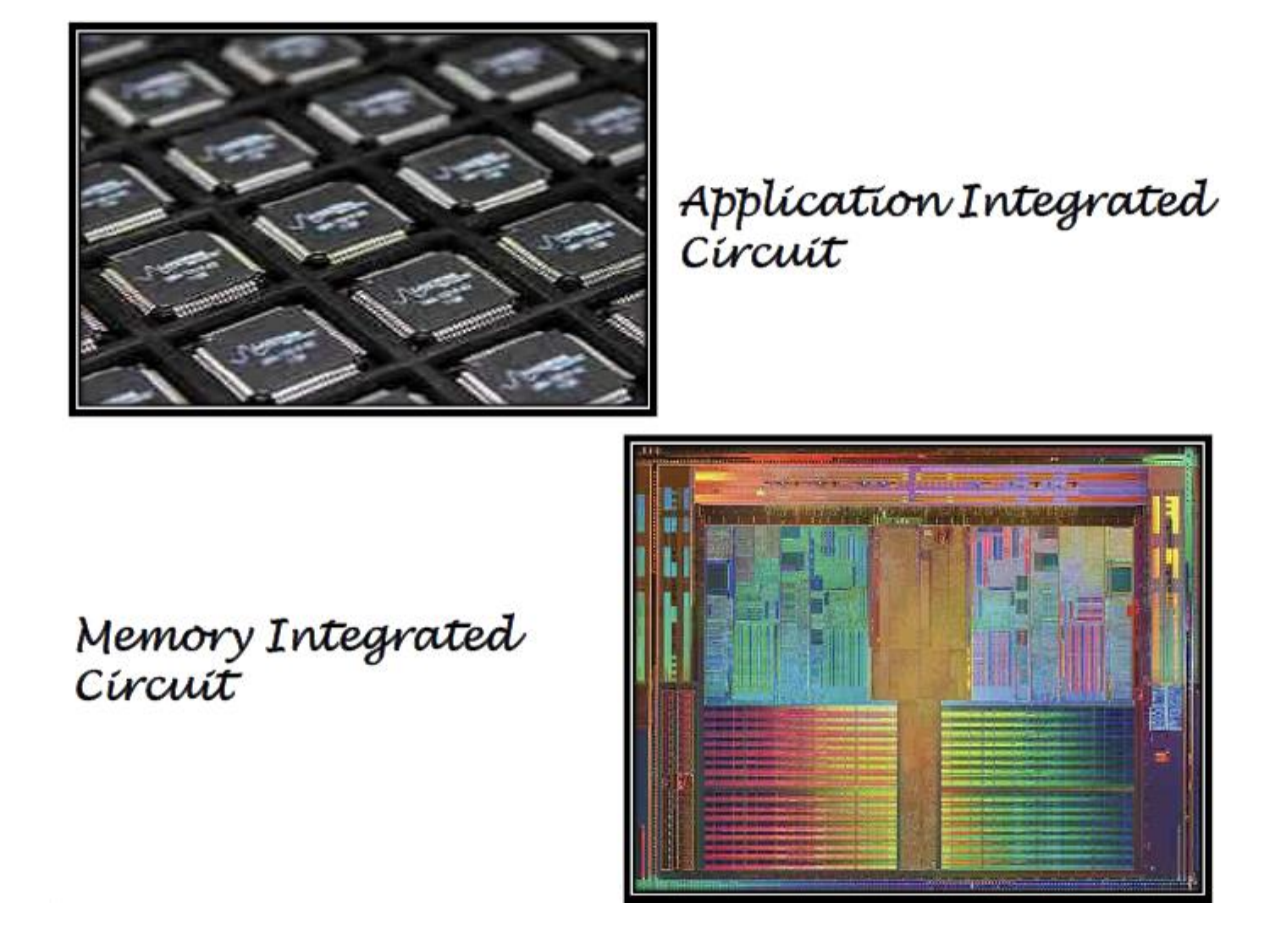

# Radio-Frequency<br>Integrated Círcuít

Microwave Monolíthíc Integrated Circuit